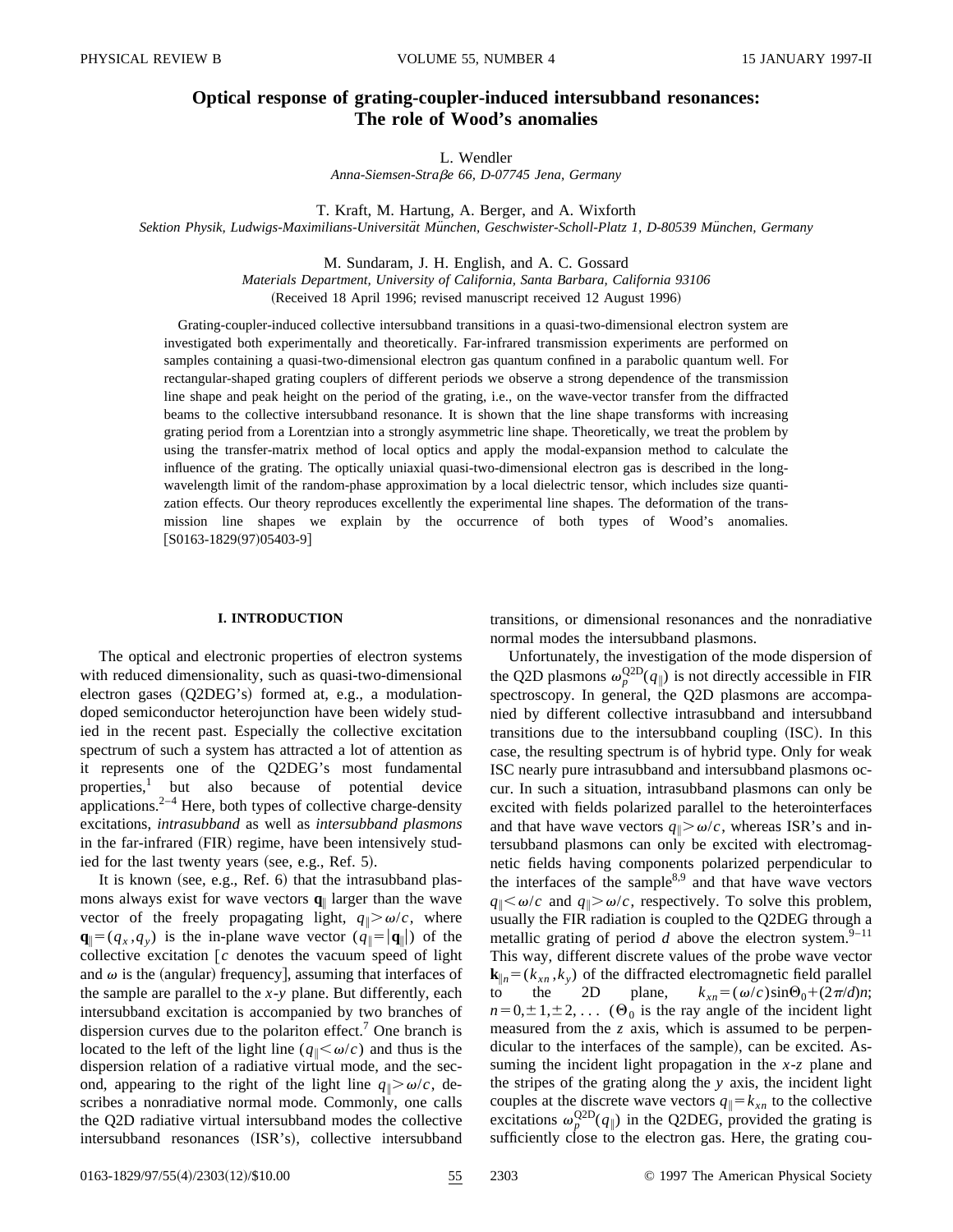pler serves as a special optical coupling arrangement: (i) to convert the in-plane electromagnetic field component  $E_{x}(x,z|\omega)$  of the incident wave into the perpendicular component  $E(x, z|\omega)$  of the scattered waves and (ii) to induce a wave-vector transfer  $k_x \rightarrow k_{xn}$  parallel to the interfaces of the system. Moreover, grating couplers provide unique advantages over other techniques such as the use of prisms, $12$ Brewster angle orientation,<sup>13</sup> or multiple internal reflection (waveguide) geometry:<sup>14</sup> normal incidence of the FIR radiation and a relatively large component of the electric field along the direction of confinement can be easily achieved.

The aim of this paper is to investigate both experimentally and theoretically the influence of the grating coupler on the coupling efficiency and the resulting transmission line shape of the Q2D ISR as a function of the grating coupler period. Both intrasubband plasmons (see, e.g., Refs.  $9-11$  for experiments and Refs.  $15-19$  for theory) and ISR's (see, e.g., Refs. 20–23 for earlier experiments and Refs. 24 and 25 for theory) are intensively investigated. Here, we wish to focus on the excitation of the ISR. Unfortunately, the theories developed up to now on the grating-coupler-induced excitation of collective Q2D plasmon modes are restricted to strong approximations, e.g., optically isotropic media, 2D gratings, perfectly conducting gratings, simple half-space geometry, etc., which are unsuitable to describe correctly the optical response of the Q2DEG synthesized in multilayer systems with grating. Moreover, as we will point out below, the influence of the grating coupler on the line shape is much more pronounced for the ISR than for the intrasubband plasmon and thus it needs to be considered carefully. Because the perpendicular field component is zero for the zeroth-order beam, the grating-coupler-induced ISR's are nonvertical transitions in **k** space, i.e., involve wave-vector transfers of  $k_{xn}$ ,  $n = \pm 1, \pm 2, \ldots$ . Experiments<sup>26,27</sup> indicate that the power absorbed at the ISR frequency is a function of the ratio of the grating period *d* to the intersubband resonance wavelength  $\lambda_{sub}$ . Our theoretical investigations are completely universal in the framework of local optics and can be applied to any given optically uniaxial multilayered structure with gratings of finite height.

#### **II. EXPERIMENT**

The experiments are performed on parabolic quantum well's  $(PQW's)$ .<sup>28</sup> Here, the conduction-band edge of a GaAs-Ga $_{1-x}$ Al  $_{x}$ As quantum well is graded such that it turns out to have a parabolic shape in the growth direction. This is achieved by a proper variation of the percentage of one of the ingredients (namely the Al content  $x$ ). An electron that is experiencing this profile ''sees'' a potential that could also result from a homogenous positive background such as a doping layer. From Poisson's equation and a back-of-theenvelope calculation the potential of this (in the case of a PQW fictitious) positive background with density  $n_+$  can be related to the growth parameters of the PQW by

$$
n_{+} = \frac{\varepsilon_0 \varepsilon_s}{e^2} \frac{d^2 E_C}{dz^2} = \frac{\varepsilon_0 \varepsilon_s}{e^2} \frac{8\Delta}{W^2}.
$$
 (1)

Here,  $\varepsilon$  denotes the mean static dielectric constant of  $Ga_{1-x}Al_xAs$  forming the PQW,  $\varepsilon_0$  is the dielectric permittivity in vacuum,  $\Delta$  is the energy height of the parabola from its bottom to the edges, the electron charge is  $-e$  and *W* is the width of the grown PQW. Once such a structure is remotely doped, the donors release electrons into the well, which in turn will screen the man-made parabolic potential and form a wide and nearly homogeneous electron layer.

The collective response of such systems has been the subject of many different experiments and theoretical investigations over the last few years (see, e.g., Ref. 29). The most surprising effect that has been observed in the early days of the spectroscopy of PQW's is that the electron system absorbs radiation independently from the electron density in the PQW only at a single well-defined frequency, which can be related to the shape of the bare confining potential alone. Self-consistent effects such as the renormalization of the subband energies in the structures due to electron-electron interactions seem to turn out to be of no importance for the optical absorption. In a celebrated paper Brey, Johnson, and Halperin<sup>30</sup> and Yip<sup>31</sup> generalized Kohn's theorem,<sup>32</sup> originally derived for the cyclotron resonance in 3D bulk semiconductor structures. They showed that for the case of a bare perfectly parabolic confinement potential long-wavelength radiation only couples to the center-of-mass  $(CM)$  part of the Hamiltonian, leaving the relative coordinates completely untouched. The reason for this unique phenomenon is that for a bare harmonic confinement and only for this the Hamiltonian can be separated into one part containing only CM coordinates and one part containing only relative coordinates. The interaction Hamiltonian for the incident light can be shown to couple only to the CM part. In other words, longwavelength radiation excites a mode in the electron system, which is only connected with the CM motion. This collective intersubband mode is sometimes referred to as Kohn's mode or more figurative ''sloshing mode.'' Per construction, it corresponds to the classical plasma oscillations of a bulk 3D electron gas of density  $n_+ : \omega_p = [n_+e^2/(\varepsilon_0 \varepsilon_s m_e)],$  where  $m_e$  is the effective conduction-band-edge mass. If we use Eq.  $(1)$  relating  $n_+$  to the growth parameters it reads

$$
\omega_p = \Omega = \left(\frac{8\,\Delta}{W^2 m_e}\right)^{1/2},\tag{2}
$$

where  $\Omega$  is the confining frequency of the bare parabolic potential:  $V_0(z) = \frac{1}{2} m_e \Omega^2 z^2$ .

The many-particle picture of this phenomenon<sup>33,34</sup> is that the renormalization of the  $(1-0)$  subband separation frequency  $\Delta\Omega_{10} = \Omega_{10}(0) - \Omega_{10}(n_{2DEG})$ , where  $\Omega_{10}(n_{2DEG})$  $=({\mathcal{E}}_1-{\mathcal{E}}_0)/\hbar$  is the subband separation frequency of the PQW with the 2D electron density  $n_{2DEG}$  (sheet carrier concentration), cancels for  $q_{\parallel}=0$  with the collective frequency shift  $\Delta_p^{10} = \omega_p^{10}(q_{\parallel} = 0) - \Omega_{10}(n_{2DEG})$  of the (1-0) intersubband plasmon  $\omega_p^{10}(q_{\parallel})$ . It is shown<sup>33,34</sup> that in such a situation this mode is pinned at  $\omega_p^{10}(q_0=0) = \Omega_{10}(0) = \Omega$  independently from the electron density. Whereas Kohn's theorem states that the absorption spectrum has only one peak at  $\omega = \Omega$ , the mode spectrum of the freely oscillating Q2DEG consists of all types of Q2D plasmons. It should be noted that for  $q_{\parallel} \neq 0$  Kohn's theorem is not valid.

For our experiments we use different samples that have been cut from one single wafer. On top of these samples we fabricate metal gratings of different period *d* and then com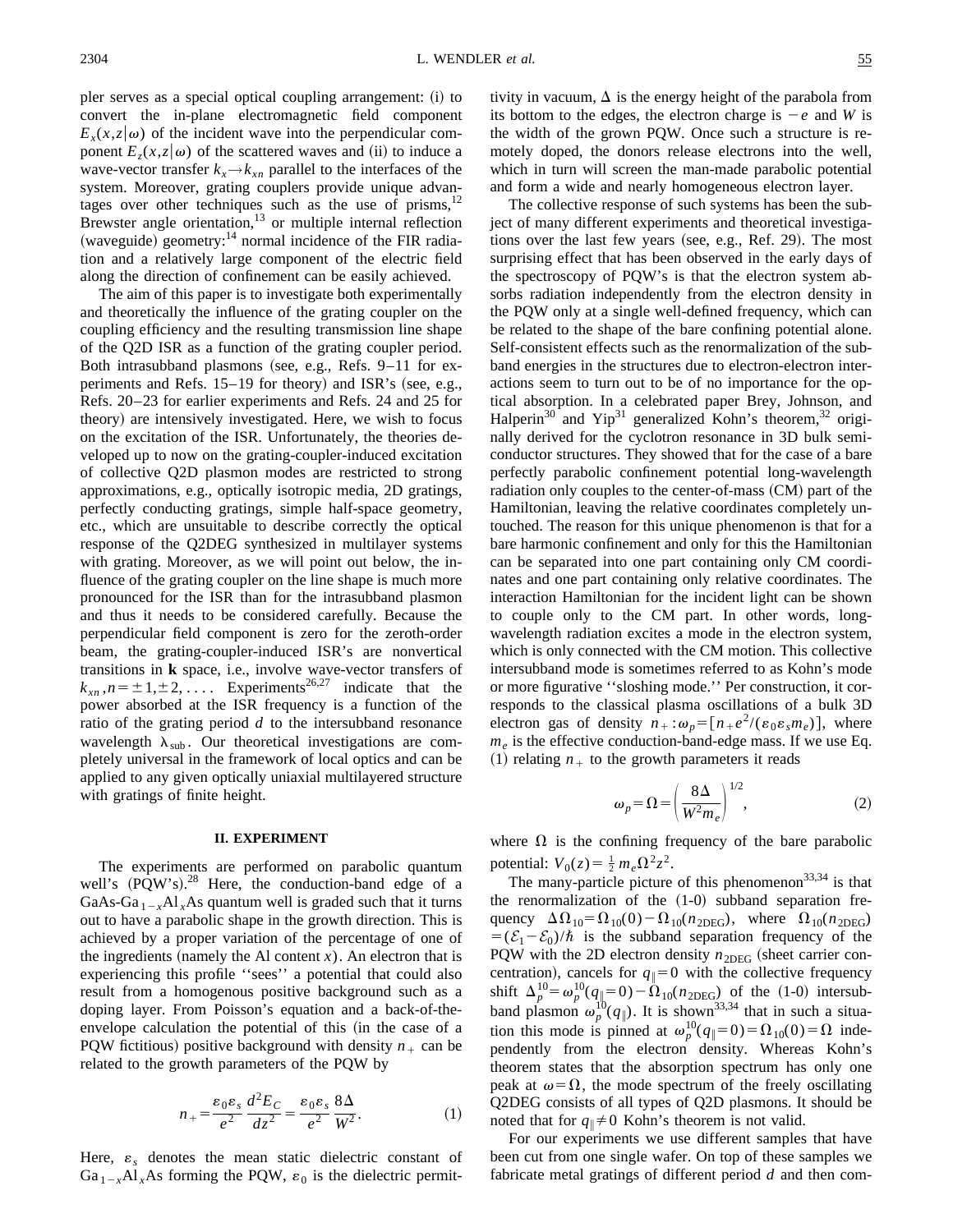GaAs

 $c_0$ 

surface





FIG. 1. Schematic arrangement of the layer structure of the sample containing the PQW used in the experiments.

pare their transmission spectra. Any differences in the spectra obtained for the different samples thus can be related to the effect of the different grating couplers. The sample used in our experiments is a standard PQW (sample PB48 of Ref. 29), schematically drawn in Fig. 1, in which the Al content *x* was varied during growth between  $x=0$  in the center of the well and  $x=0.3$  at its edges. To grade the structure, we used the digital alloy technique as described elsewhere.<sup>28</sup> This structure is grown on a semi-insulating GaAs substrate and consists of the following layers: layer 1 is the 10-nmthick undoped GaAs cap layer  $(c_0)$ , layer 2 is a 200-nmthick undoped  $Ga_{0.7}Al_{0.3}As$  layer  $(c_1)$ , layer 3 is a 17-nmthick Si-doped  $(N_d=5\times10^{17} \text{ cm}^{-3})$  Ga<sub>0.7</sub>Al<sub>0.3</sub>As layer  $(d_0)$ , layer 4 is a 4-nm-thick Si-doped  $(N_d=1.11\times10^{18})$ cm<sup>-3</sup>) Ga<sub>0.7</sub>Al<sub>0.3</sub>As layer (*d*<sub>1</sub>), layer 5 is the 20-nm-thick</sub> undoped Ga<sub>0.7</sub>Al<sub>0.3</sub>As spacer layer  $(s_1)$ , layer 6 is the 130nm-thick  $Ga_{1-x}Al_xAs$  PQW (*L*), layer 7 is the 20-nm-thick undoped  $Ga_{0.7}Al_{0.3}As$  spacer layer ( $s_2$ ), layer 8 is a 4-nmthick Si-doped ( $N_d$ =1.11×10<sup>18</sup> cm<sup>-3</sup>) Ga<sub>0.7</sub>Al<sub>0.3</sub>As layer  $(d_2)$ , layer 9 is a 200-nm-thick undoped  $Ga_{0.7}Al_{0.3}As$  layer  $(c<sub>2</sub>)$ , and layer 10 is the 500-nm-thick undoped GaAs buffer layer (*b*). The substrate is a 500- $\mu$ m-thick GaAs wafer. From the growth parameters we calculate the density of the fictitious charge of  $n_+$  = 7.4×10<sup>16</sup> cm<sup>-3</sup>, which according to Eq. (2) corresponds to an expected resonance energy of about  $\hbar \omega_p^{10}(q_{\parallel}=0) \approx 11$  meV. A semitransparent NiCr electrode on top of the sample serves as a gate to vary the carrier density in the well and alloyed In pellets at its corners provide Ohmic contacts to the electron system. On top of the NiCr gate a 50-nm-thick rectangular Ag grating with stripes along the *y* axis of width *a*, spacing *b* between the stripes and period  $d=a+b$  is deposited. For the different samples investigated here, we used grating periods of  $d=4, 6, 10,$ 20, 27, 40, and 80  $\mu$ m, respectively. The metallization for all gratings was chosen so that the mark-to-space ratio (aspect ratio) is close to  $t=a/b=1$  (one also introduces the mark fraction  $f = a/d$  and the open space fraction  $r = b/d$ ). For comparison, also one sample without any grating coupler has been fabricated. To avoid Fabry-Pérot-type interference effects, the sample substrate is wedged by a small angle of approximately 3°.

Magnetotransport measurements revealed a typical sheet carrier concentration of  $n_{2DEG} = 2 \times 10^{11}$  cm<sup>-2</sup> for all samples. To be able to directly compare the experimental



FIG. 2. Experimentally obtained relative transmission spectra for the ISR in a PQW using grating couplers of different grating periods. With increasing grating period first the height of the occurring peak becomes larger, then the lines become strongly asymmetric, and for large grating periods the relative transmission nearly vanishes.

results for different samples we made sure that during the actual measurement of the FIR transmission for all samples  $n_{2DEG}$  was exactly the same by eventually applying a small correction bias to the gate electrode.<sup>35</sup>

Our transmission experiments are performed at low temperatures  $(T=2 K)$  with the sample mounted in the center of a superconducting solenoid. Experimentally, we determine the relative change in transmission  $-\Delta T/T = [T(0)]$  $-T(n_{2DEG})$ /*T*(0). *T*(0) is the transmission of the sample with the well being completely depleted,  $T(n_{2DEG})$  the one at finite carrier densities. The spectra have been taken with a Fourier transform spectrometer and a Si composite bolometer was used to detect the transmitted radiation, which is guided by a 10-in-long oversized brass waveguide between the sample and the bolometer.

In Fig. 2 we depict the results of our experiments, where we plot the relative transmission  $-\Delta T/T$  for seven samples, investigated as a function of the frequency for zero magnetic field. As expected from the dipole selection rules, there is no detectable absorption at the frequency of the ISR for the sample without grating. With increasing grating period a peak develops at the expected resonance frequency of the ISR. Its line shape and peak height, however, strongly depend on the grating used in the experiment. For small grating periods  $d < \lambda_{sub}$ , where  $\lambda_{sub} = 2\pi c/(\sqrt{\varepsilon_s \omega})$  is the wavelength of the FIR radiation at the ISR frequency in the GaAs substrate with static dielectric constant  $\varepsilon_s$ , the peak has a Lorentzian shape and its height increases with increasing period. For  $d = \lambda_{sub}$ , however, the line shape becomes totally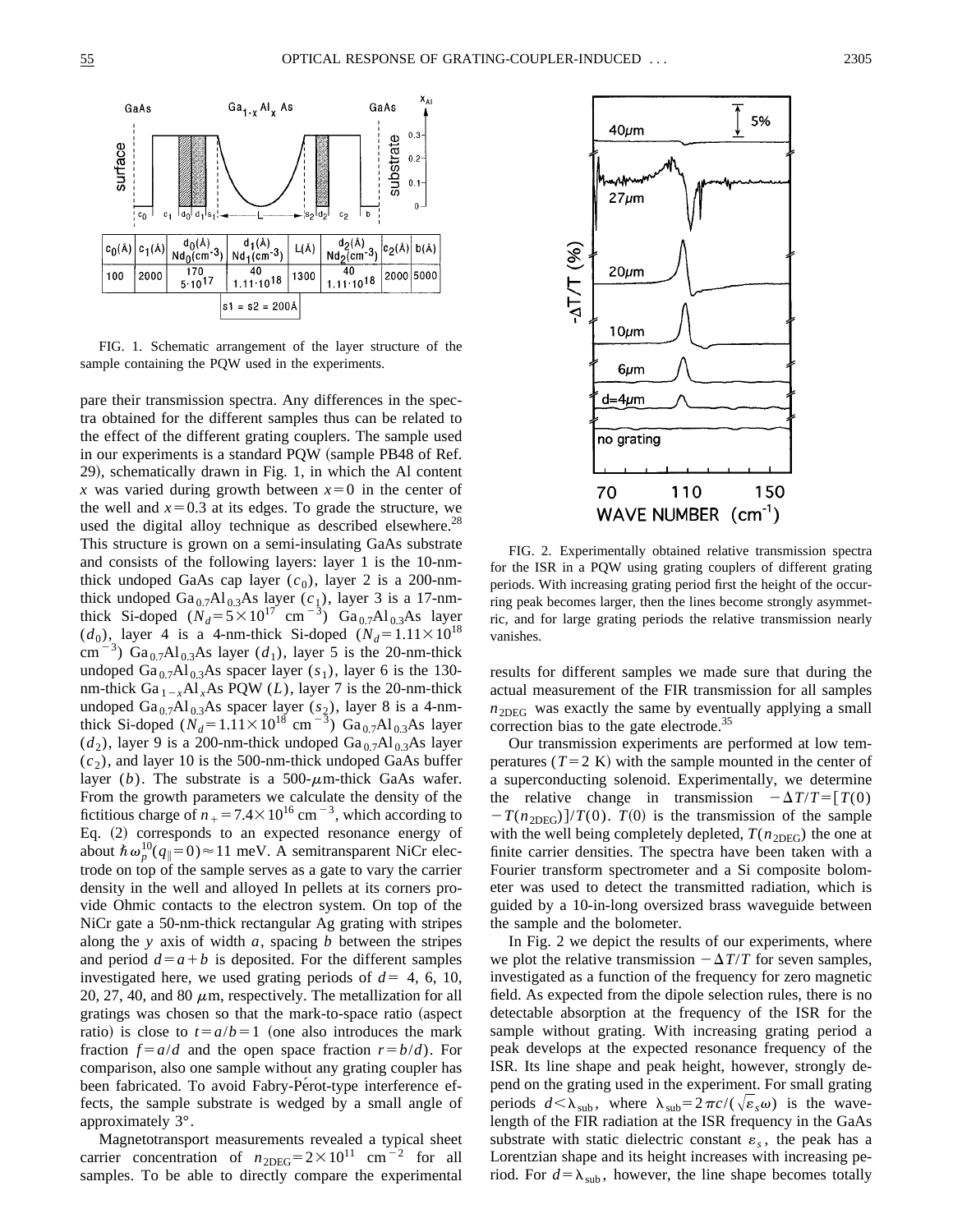

FIG. 3. Schematic arrangement of the geometry of the multilayer system with grating used in the theoretical calculations.

distorted, indicating some interference effect. For even larger grating periods  $d > \lambda_{sub}$  the relative transmission rapidly decreases. For  $d=40 \mu m$ , the resonance is barely detectable and for a grating with period  $d=80 \mu m$ , no detectable resonance is left. It is also interesting to note that the sign of the resonant structure changes when the grating period crosses the condition  $d = \lambda_{sub}$ . Whereas for  $d < \lambda_{sub}$  the maximum of  $-\Delta T/T$  is positive, for  $d > \lambda_{sub}$  the maximum change in transmission becomes negative, i.e., it becomes a minimum.

#### **III. THEORY**

For the theoretical investigation of the FIR transmission spectra of the PQW structure with grating coupler we use our theory, developed in Ref. 36, which is based on the transfermatrix method of local optics for anisotropic media and apply the modal-expansion method to calculate the influence of the grating. Any details of the theory may be found in this paper. The combination of both methods results in a generally computationally efficient and stable formalism of the optical response of multilayer systems with grating.<sup>36</sup> As shown in Fig. 3 the PQW under consideration is modeled by a six-layer system  $\nu=1, \ldots, 6$ . Each layer is, in general, characterized by its dielectric tensor  $\varepsilon_{\alpha,\beta}^{(\nu)}(x,\omega)$ , where  $\alpha, \beta = x, y, z$ , and by its thickness  $d_{\nu} = |z_{\nu} - z_{\nu-1}|$ . The layer  $z_1$   $\lt$  *z* $\lt$  $z_0$  contains the rectangular-groove grating of height  $h \equiv d_1$  and periodicity  $d = a + b$ . In the grating region we have for the filled stripes  $\varepsilon_{\alpha\beta}^{(1)}(x,\omega) = \varepsilon_{\xi}(\omega)\delta_{\alpha\beta}$ , where  $\xi=a$  if  $md and  $\xi=b$  if  $md+a,$$ with  $m=0,\pm 1,\pm 2,\ldots$ . In the experiments samples with metal gratings are used. In this case we use the local Drude dielectric function  $\varepsilon_a(\omega) = 1 - \omega_{p_a}^2 / \omega(\omega + i \gamma_a)$  for the metallic stripes, where  $\omega_{p_a}$  is the plasma frequency and  $\gamma_a$  is the phenomenological damping constant, and we assume for the spacing between the stripes  $\varepsilon_b = 1$ . The semiconductor layers of the quantum-well structure are described by two different types of dielectric tensors: (i)  $\varepsilon_{\alpha\beta}^{(\nu)}(x,\omega)$  $= \varepsilon_{\nu}(\omega)\delta_{\alpha\beta}$  in  $z_{\nu} < z < z_{\nu-1}$ , if the *v*th layer is filled by an isotropic medium and (ii)  $\varepsilon_{\alpha\beta}^{(\nu)}(x,\omega) = \varepsilon_{\alpha\beta}^{(\nu)}(\omega) \delta_{\alpha\beta}$  is a diagonal tensor if this layer forms the QW and contains the Q2DEG, which behaves optically uniaxial. This is true in the absence of an external magnetic field, where we have  $\varepsilon_{xx}^{(\nu)} = \varepsilon_{yy}^{(\nu)} \neq 0$ ,  $\varepsilon_{zz}^{(\nu)} \neq 0$  but  $\varepsilon_{xy}^{(\nu)} = \varepsilon_{yx}^{(\nu)} = \varepsilon_{xz}^{(\nu)} = \varepsilon_{zx}^{(\nu)} = \varepsilon_{yz}^{(\nu)}$  $= \varepsilon_{zy}^{(\nu)} = 0$ . For the dielectric properties of the background of the GaAs and Ga<sub>1-*x*</sub>Al<sub>*x*</sub>As layers we use the so-called  $\varepsilon$ <sub>s</sub> approximation:  $\varepsilon_{\nu}(\omega) = \varepsilon_{s\nu}$ , i.e., we neglect the dynamical properties of the optical phonons, but include their screening by the static dielectric constant  $\varepsilon_{s\nu}$ . This is true because the frequencies of the optical phonons are well above the frequency of the ISR in the studied PQW's. That layer that contains the Q2DEG we describe by a macroscopic local dielectric tensor, which includes the size-quantization effects on the electrons in the PQW. The dielectric tensor of the Q2DEG (nonlocal) is derived in the framework of the random-phase approximation of the current-response scheme in Ref. 6, wherefrom the nonvanishing components in the optical limit ( $q_{\parallel} \rightarrow 0$ ) follow in the form

$$
\varepsilon_{xx}^{(\nu)}(\omega) = \varepsilon_{yy}^{(\nu)}(\omega) = \varepsilon_{s\nu} \left( 1 - \frac{\omega_0^2}{\omega(\omega + i/\tau_{\parallel})} \right), \tag{3}
$$

$$
\varepsilon_{zz}^{(\nu)}(\omega) = \varepsilon_{s\nu} \left( 1 - \frac{\omega_0^2 f_{10}}{\omega^2 - \Omega_{10}^2 + i\omega/\tau_\perp} \right),\tag{4}
$$

where

$$
f_{10} = \frac{2m_e \Omega_{10}}{\hbar} z_{10}^2 \tag{5}
$$

with

$$
z_{10} = \int_0^{a_{2DEG}} dz \,\varphi_1^*(z) z \,\varphi_0(z). \tag{6}
$$

Herein,  $\varphi_K(z)$ ,  $K=0,1,2,...$  is the envelope wave function of the PQW and we have defined the plasma frequency by  $\omega_0 = [n_{2DEG}e^2/(m_e\epsilon_0\epsilon_{s\nu}a_{2DEG})]^{1/2}$ , where  $a_{2DEG}$  is the effective layer thickness of the Q2DEG. Further,  $\tau_{\parallel}$  and  $\tau_{\perp}$ are the phenomenological longitudinal and transverse relaxation times, respectively,  $\Omega_{10} = \Omega_{10}(n_{2DEG}) = (\mathcal{E}_1 - \mathcal{E}_0)/\hbar$  is the subband separation frequency of the two lowest electric subbands of the effective confining potential (non-parabolic) of the PQW and  $f_{10}$  is the oscillator strength of the transition  $0 \rightarrow 1$ . For the PQW under consideration the subband (bottom) energies  $\mathcal{E}_K$ , the envelope wave functions  $\varphi_K(z)$ , the Fermi energy  $E_F$  and the oscillator strengths  $f_{KK}$  are calculated self-consistently in the framework of the Hartree approximation using the method described in our recent paper.<sup>34</sup>

Assuming monochromatic electric and magnetic fields,  $\mathbf{E}(\mathbf{x},t) = \mathbf{E}(\mathbf{x},\omega) \exp(-i\omega t)$  and  $\mathbf{H}(\mathbf{x},t) = \mathbf{H}(\mathbf{x},\omega) \exp(-i\omega t)$ , respectively, these fields are given by the wave equations

$$
\nabla[\nabla \cdot \mathbf{E}(\mathbf{x}, \omega)] - (\nabla \cdot \nabla)\mathbf{E}(\mathbf{x}, \omega) = \frac{\omega^2}{c^2} \tilde{\varepsilon}(\mathbf{x}, \omega) \mathbf{E}(\mathbf{x}, \omega), (7)
$$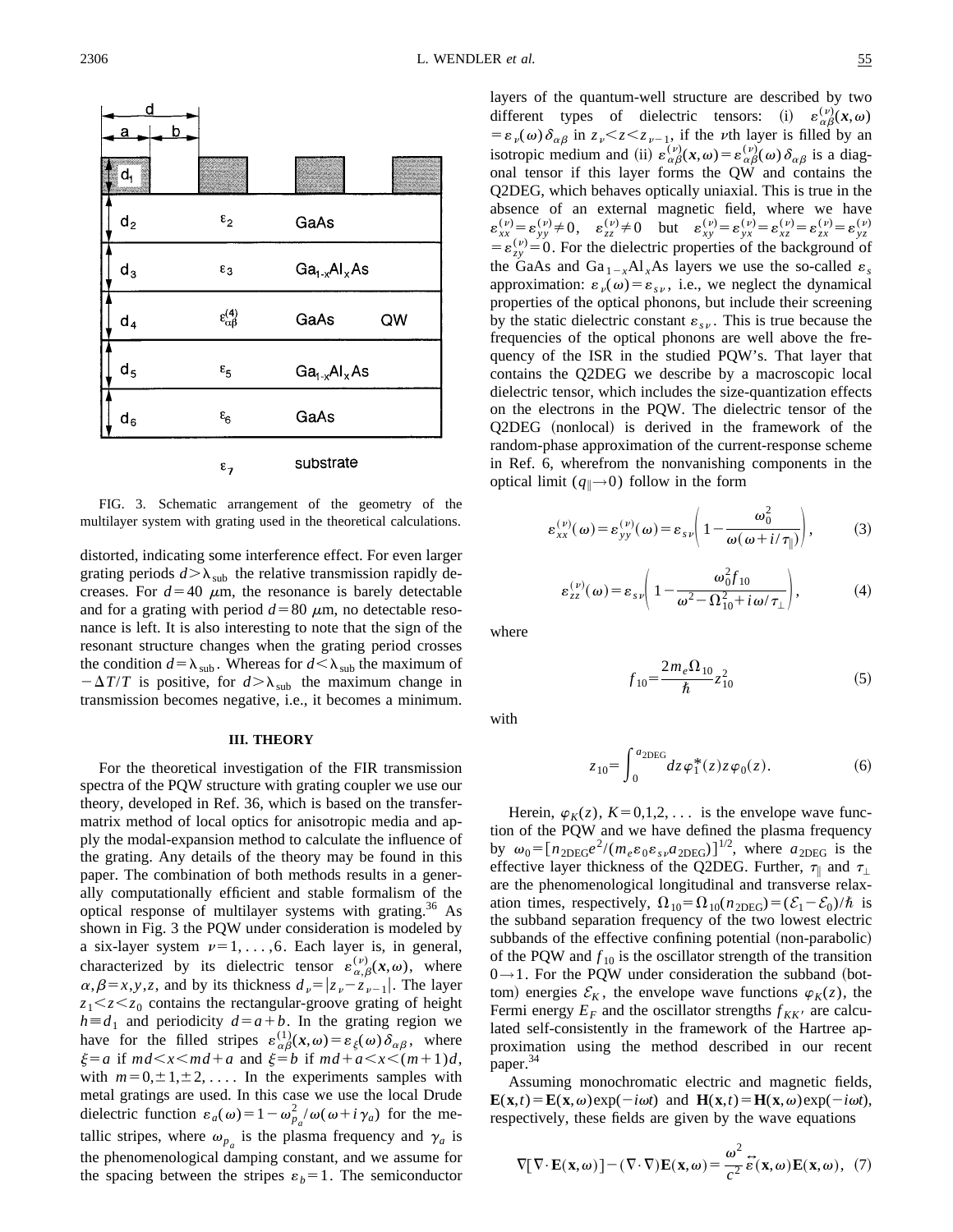and

$$
\nabla[\nabla \cdot \mathbf{H}(\mathbf{x}, \omega)] - (\nabla \cdot \nabla) \mathbf{H}(\mathbf{x}, \omega)
$$
  
=  $-i \omega \varepsilon_0 \nabla \times [\vec{\varepsilon}(\mathbf{x}, \omega) \mathbf{E}(\mathbf{x}, \omega)].$  (8)

We assume that the incident plane wave travels in the halfspace  $z > z_0$  ( $\nu=0$ ), filled by vacuum, within the *x*-*z* plane in the negative *z* direction with the wave vector  $\mathbf{k}^{(0)} = (k_x, 0, -k_z^{(0)}),$ having the components  $k_x$  $=({\omega}/c)\sin\Theta_0$  and  $k_z^{(0)} = ({\omega}/c)\cos\Theta_0$ . In this case the here considered  $p$  polarization (TM waves) with

and

$$
\mathbf{H}(x,z|\omega) = [0, H_{y}(x,z|\omega), 0] \tag{10}
$$

 $E(x, z | \omega) = [E_x(x, z | \omega), 0, E_z(x, z | \omega)]$  (9)

is independent from the *s* polarization (TE waves).

According to the Floquet-Bloch theorem we have in the grating region  $\mathbf{E}^{(1)}(x+md,z|\omega) = \exp(ik_x md)\mathbf{E}^{(1)}(x,z|\omega)$ , where the Bloch wave-vector component  $k_x$  is defined in the first Brillouin zone:  $-\pi/d \le k_x \le \pi/d$ . Whereas in a multilayer system of homogeneous layers  $\mathbf{k}_{\parallel}=(k_{x},k_{y})$  is a conserved quantity of the whole system, the periodic structure of the grating coupler produces an infinite number of propagating waves with  $\mathbf{k}_{\parallel n} = (k_{xn}, k_{y})$ , where  $k_{xn} = k_x + G_n$ and  $G_n = (2\pi/d)n$ ,  $n=0,\pm 1,\pm 2,\ldots$  is the reciprocal lattice vector. In the presence of the grating the reflected and the transmitted beams are represented by Fourier series (Rayleigh expansion $37$ :

$$
\mathbf{E}(x,z|\omega) = \sum_{n=-\infty}^{\infty} \exp(ik_{xn}x) \mathbf{E}_n(z,\omega),
$$
  
if  $z > z_0$  and  $z < z_1$ . (11)

This ansatz has to fulfill the wave equation in each layer. In the region  $z \ge z_0$  we have

$$
\mathbf{E}^{(0)}(x,z|\omega) = \sqrt{\frac{\varepsilon_0}{\mu_0}} \left\{ A_p^{(0)} \exp[i(k_x x - k_z^{(0)} z)](k_z^{(0)} \mathbf{e}_x + k_x \mathbf{e}_z) + \sum_{n=-\infty}^{\infty} B_{pn}^{(0)} \exp[i(k_{xn} x + k_{zn}^{(0)} z)] \right\}
$$
  
 
$$
\times (-k_{zn}^{(0)} \mathbf{e}_x + k_{xn} \mathbf{e}_z) \left\},
$$
 (12)

where  $A_p^{(0)}$  is the field amplitude of the incident wave,  $B_{pn}^{(0)}$  is the amplitude of the *n*th diffraction-order reflected wave, and  $\mathbf{e}_{\alpha}$  is the unit vector along the  $\alpha$  axis. From the dispersion relation in vacuum  $k_n^{(0)} = |\mathbf{k}_n^{(0)}| = \omega/c$  it follows that  $k_{zn}^{(0)} = \left[\omega^2/c^2 - k_{xn}^2\right]^{1/2}$ . For a layer filled by an isotropic semiconductor we have

$$
\mathbf{E}^{(\nu)}(x,z|\omega) = \sqrt{\frac{\varepsilon_0}{\mu_0}} \frac{1}{\varepsilon_{\nu}(\omega)} \sum_{n=-\infty}^{\infty} \exp(ik_{xn}x) \{A_{pn}^{(\nu)} \exp[-ik_{zn}^{(\nu)}(z-z_{\nu-1})](k_{zn}^{(\nu)}\mathbf{e}_x + k_{xn}\mathbf{e}_z) + B_{pn}^{(\nu)} \exp[i k_{zn}^{(\nu)}(z-z_{\nu-1})] (-k_{zn}^{(\nu)}\mathbf{e}_x + k_{xn}\mathbf{e}_z) \},
$$
\n(13)

where  $k_{zn}^{(\nu)} = [\varepsilon_{\nu}(\omega)\omega^2/c^2 - k_{xn}^2]^{1/2}$  is valid.  $A_{pn}^{(\nu)}$  is the amplitude of the *n*th-order diffracted wave propagating downwards and  $B_{pn}^{(\nu)}$  of that propagating upwards in layer  $\nu$ . For the anisotropic layer contaning the Q2DEG it follows that

$$
\mathbf{E}^{(\nu)}(x,z|\omega) = \sqrt{\frac{\varepsilon_0}{\mu_0}} \frac{1}{\varepsilon_{xx}^{(\nu)}(\omega)} \sum_{n=-\infty}^{\infty} \exp(ik_{xn}x) \{A_{pn}^{(\nu)} \exp[-ik_{z}^{(\nu)}(z-z_{\nu-1})](k_{zn}^{(\nu)}\mathbf{e}_x + k_{xn}\mathbf{e}_z) + B_{pn}^{(\nu)} \exp[i k_{zn}^{(\nu)}(z-z_{\nu-1})](-k_{zn}^{(\nu)}\mathbf{e}_x + k_{xn}\mathbf{e}_z)\}
$$
(14)

with  $k_{zn}^{(\nu)} = [ \varepsilon_{xx}^{(\nu)}(\omega) \omega^2/c^2 - \varepsilon_{xx}^{(\nu)} k_{xn}^2/\varepsilon_{zz}^{(\nu)} ]^{1/2}.$ 

In the grating region we represent the fields by the modal-expansion method,  $38,39$  i.e., represent the electromagnetic fields as a sum of the eigensolutions of the wave equation in the grating layer. One solves the wave equation in each stripe of the grating and requires the boundary conditions  $\llbracket E_z \rrbracket = 0$  and  $\llbracket H_y \rrbracket = 0$ , where  $\llbracket A \rrbracket$  denotes the change of *A* evaluated at the interface. This results in the dispersion relation of the modes

$$
\frac{(\varepsilon_a \beta_b)^2 + (\varepsilon_b \beta_a)^2}{2\varepsilon_a \varepsilon_b \beta_a \beta_b} \sin(\beta_a a) \sin(\beta_b b) - \cos(\beta_a a) \cos(\beta_b b) + \cos(k_x d) = 0.
$$
 (15)

Equation (15) determines for a given pair ( $\omega, k_x$ ) a set of eigenvalues  $\{k_z^{(1)}\}$ . The electromagnetic field in the grating layer is the sum over all eigenfunctions:

$$
\mathbf{E}^{(1)}(x,z|\omega) = \frac{c}{\omega l} \mathbf{E}_{\xi} \{ X_{+l}(x) k_{zl}^{(1)} [A_l^{(1)} e^{-ik_{zl}^{(1)}z} - B_l^{(1)} e^{ik_{zl}^{(1)}z} ] \mathbf{e}_x + X_{-l}(x) \beta_{\xi l} [A_l^{(1)} e^{-ik_{zl}^{(1)}z} + B_l^{(1)} e^{ik_{zl}^{(1)}z} ] \mathbf{e}_z \}, \tag{16}
$$

where

$$
X_{\pm}(x) = \begin{cases} D_{al}e^{i\beta_{al}(x-md)} \pm F_{al}e^{-i\beta_{al}(x-md)}, & md < x < md+a \\ D_{bl}e^{i\beta_{bl}(x-md-a)} \pm F_{bl}e^{-i\beta_{bl}(x-md-a)}, & md+a < x < (m+1)d \end{cases} \tag{17}
$$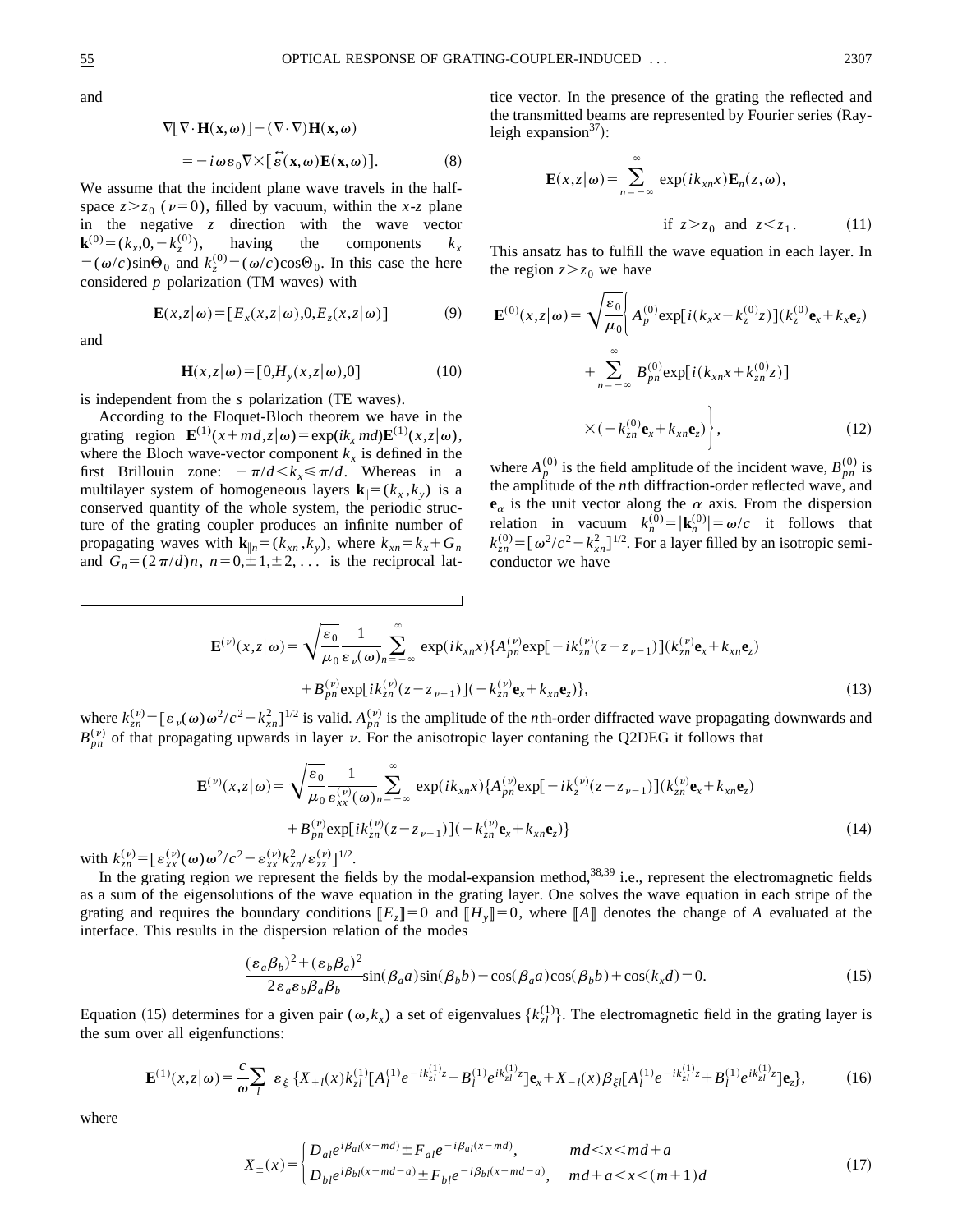and  $\beta_{\xi l} = [\varepsilon_{\xi}(\omega)\omega^2/c^2 - (k_{z l}^{(1)})^2]^{1/2}.$ 

The electromagnetic fields, given by Eqs.  $(12)–(14)$  and  $(16)$  have to fulfill the electromagnetic boundary conditions  $\Vert E_x \Vert = 0$  and  $\Vert H_y \Vert = 0$  at the interfaces between the different layers of the multilayer system. The most profitable method to represent the results is the transfer-matrix method. The transfer matrix relates the field amplitudes in one layer to that of a different layer. Without the grating coupler the electromagnetic field is characterized by two amplitudes in each layer and hence, the transfer matrix is a  $2\times 2$  matrix. But in the presence of the grating coupler the electromagnetic field is represented in each layer by the Rayleigh expansion with an infinite number of field amplitudes. It is therefore necessary for practical calculations to restrict on a finite number of scattered modes:  $-n_{\text{max}} \le n \le n_{\text{max}}$ . We arrange the field amplitudes of the different diffraction orders of the transmitted and reflected waves in layer  $\nu$  in the form of column matrices  $[(2n_{\text{max}}+1)$ -dimensional vectors]:

$$
\mathcal{A}_{pn_{\text{max}}}^{(\nu)} = (A_{p0}^{(\nu)}, A_{p-1}^{(\nu)}, A_{p1}^{(\nu)}, \dots, A_{p-n_{\text{max}}}^{(\nu)}, A_{pn_{\text{max}}}^{(\nu)}), \quad (18)
$$

 $I_{p n_{\text{max}}}$ 

$$
\mathcal{B}_{p n_{\text{max}}}^{(\nu)} = (B_{p0}^{(\nu)}, B_{p-1}^{(\nu)}, B_{p1}^{(\nu)}, \dots, B_{p-n_{\text{max}}}^{(\nu)}, B_{p n_{\text{max}}}^{(\nu)}). (19)
$$

Note that the incident wave contains only the zeroth-order  $A_{p n_{\text{max}}}^{(0)} = (A_{p0}^{(0)}, 0, \dots, 0)$ . The resulting matrix equation, which relates the field amplitudes in layer  $\nu$  with that in layer  $\nu+1$ , is given by

$$
\begin{pmatrix} \mathcal{A}_{p n_{\max}}^{(\nu)} \\ \mathcal{B}_{p n_{\max}}^{(\nu)} \end{pmatrix} = \begin{pmatrix} \mathcal{T}_{p n_{\max}}^{11} & \mathcal{T}_{p n_{\max}}^{12} \\ \mathcal{T}_{p n_{\max}}^{21} & \mathcal{T}_{p n_{\max}}^{22} \end{pmatrix} \begin{pmatrix} \mathcal{A}_{p n_{\max}}^{(\nu+1)} \\ \mathcal{B}_{p n_{\max}}^{(\nu+1)} \end{pmatrix}, \qquad (20)
$$

where the  $2(2n_{\text{max}}+1)\times2(2n_{\text{max}}+1)$ -dimensional transfer matrix is

$$
\mathbf{T}_{p n_{\max}}(\nu, \nu+1) = \begin{pmatrix} T_{p n_{\max}}^{11} & T_{p n_{\max}}^{12} \\ T_{p n_{\max}}^{21} & T_{p n_{\max}}^{22} \end{pmatrix} .
$$
 (21)

The submatrices are given by

$$
\prod_{p n_{\max}}^{ij} = \left( \begin{array}{ccc} [\mathcal{T}_{p n_{\max}}^{ij}]_{11} & \cdots & [\mathcal{T}_{p n_{\max}}^{ij}]_{1(2n_{\max}+1)} \\ \vdots & & \vdots \\ [\mathcal{T}_{p n_{\max}}^{ij}]_{(2n_{\max}+1)1} & \cdots & [\mathcal{T}_{p n_{\max}}^{ij}]_{(2n_{\max}+1)(2n_{\max}+1)} \end{array} \right), \tag{22}
$$

where  $i, j = 1, 2$ . These submatrices are  $(2n_{\text{max}}+1)\times(2n_{\text{max}}+1)$ -dimensional matrices, where we have arranged the elements  $(n, n^{\prime} = 0, -1, 1, \ldots, n_{\text{max}})$  in the following manner:  $[T_{p n_{\text{max}}}^{ij}]_{11} = [T_{p n_{\text{max}}}^{ij}]_{n=0}$   $\{T_{p n_{\text{max}}}^{ij}\}_{12}$  $=\left[\mathcal{T}_{p n_{\text{max}}}^{i j}\right]_{n=0} n'=-1, \qquad \left[\mathcal{T}_{p n_{\text{max}}}^{i j}\right]_{21}=\left[\mathcal{T}_{p n_{\text{max}}}^{i j}\right]_{n=-1} n'=0, \cdots$  $[T_{p n_{\text{max}}}^{ij}]_{(2n_{\text{max}}+1)(2n_{\text{max}}+1)} = [T_{p n_{\text{max}}}^{ij}]_{n=n_{\text{max}}}$  *r* =  $n_{\text{max}}$ . The transfer matrix can be written as

$$
\mathbf{T}_{p n_{\max}}(\nu, \nu+1) = [\mathbf{P}_{p n_{\max}}(\nu)]^{-1} [\mathbf{D}_{p n_{\max}}(\nu)]^{-1} \mathbf{D}_{p n_{\max}}(\nu+1),
$$

where  $P_{p n_{\text{max}}}(\nu)$  is the propagation matrix, which describes the propagation of the diffracted waves in layer  $\nu$ , and  $\mathbf{D}_{p n_{\text{max}}}(\nu)$  is the dynamical matrix, which depends on the polarization of the waves. The different matrices are derived explicitly in Ref. 36, where the reader can find any details. As shown in Ref. 36 the propagation matrix of a homogeneous layer is given by

$$
\mathbf{P}_{pn_{\text{max}}}(\nu) = \begin{pmatrix} \mathcal{P}_{pn_{\text{max}}}^{1}(\nu) & 0 \\ 0 & \mathcal{P}_{pn_{\text{max}}}^{2}(\nu) \end{pmatrix},
$$
(23)

where the elements of the submatrices read

$$
[\mathcal{P}_{p n_{\text{max}}}^{\text{I}}(\nu)]_{nn'} = \exp(i k_{zn}^{(\nu)} d_{\nu}) \delta_{nn'} \tag{24}
$$

and

$$
\mathcal{P}_{p n_{\text{max}}}^2(\nu) = [\mathcal{P}_{p n_{\text{max}}}^1(\nu)]^{-1}.
$$
 (25)

Herein, we have arranged the elements of the submatrices in the following form:  $\mathcal{P}_{11}^1 = \mathcal{P}_{n=0,n'=0}^1$ ,  $\mathcal{P}_{12}^1 = \mathcal{P}_{n=0,n'=-1}^1$ ,  $\mathcal{P}_{21}^1 = \mathcal{P}_{n}^1 = \ldots = \ldots, \mathcal{P}_{12n_{n_{\text{max}}}+1}^1 = \mathcal{P}_{n=0,n'}^1 = \ldots, \ldots,$  $\mathcal{P}_{2n_{\text{max}}+1}^1 z_{n_{\text{max}}+1} = \mathcal{P}_{n=n_{\text{max}}}^1, n' = n_{\text{max}}.$  The dynamical matrix of a homogeneous layer is calculated to be

$$
\mathbf{D}_{p n_{\max}}(\nu) = \begin{pmatrix} \mathcal{D}_{p n_{\max}}^{11}(\nu) & \mathcal{D}_{p n_{\max}}^{12}(\nu) \\ \mathcal{D}_{p n_{\max}}^{21}(\nu) & \mathcal{D}_{p n_{\max}}^{22}(\nu) \end{pmatrix},
$$
(26)

where the elements of the submatrices are given by

$$
[\mathcal{D}_{p n_{\text{max}}}^{11}(\nu)]_{n n'} = [\mathcal{D}_{p n_{\text{max}}}^{12}(\nu)]_{n n'} = \delta_{n n'} \tag{27}
$$

and

$$
\left[\mathcal{D}_{p n_{\text{max}}}^{21}(\nu)\right]_{n n'} = -\left[\mathcal{D}_{p n_{\text{max}}}^{22}(\nu)\right]_{n n'} = \frac{k_{zn}^{(\nu)}}{\varepsilon_{xx}^{(\nu)}} \delta_{n n'}.
$$
 (28)

Equations  $(23)$  –  $(28)$  are valid for any optically uniaxial medium. The corresponding expressions for isotropic media follow if one replaces  $\varepsilon_{xx}^{(\nu)}(\omega) = \varepsilon_{zz}^{(\nu)}(\omega) = \varepsilon_{\nu}(\omega)$ .

Defining the transfer matrix of the whole sample by

$$
\mathbf{T}_{p n_{\text{max}}}^{G}(0, N+1) = \mathbf{T}_{p n_{\text{max}}}^{G}(0, 1) \mathbf{T}_{p n_{\text{max}}}^{G}(1, 2) \mathbf{T}_{p n_{\text{max}}}^{G}(2, 3) \cdots \mathbf{T}_{p n_{\text{max}}}^{G}(N, N+1),
$$
\n(29)

then field amplitudes  $(\mathcal{A}_{p n_{\text{max}}}^{(0)}, \mathcal{B}_{p n_{\text{max}}}^{(0)})$  in the half-space  $z \ge z_0$  are related to that in the substrate  $z \le z_N$  by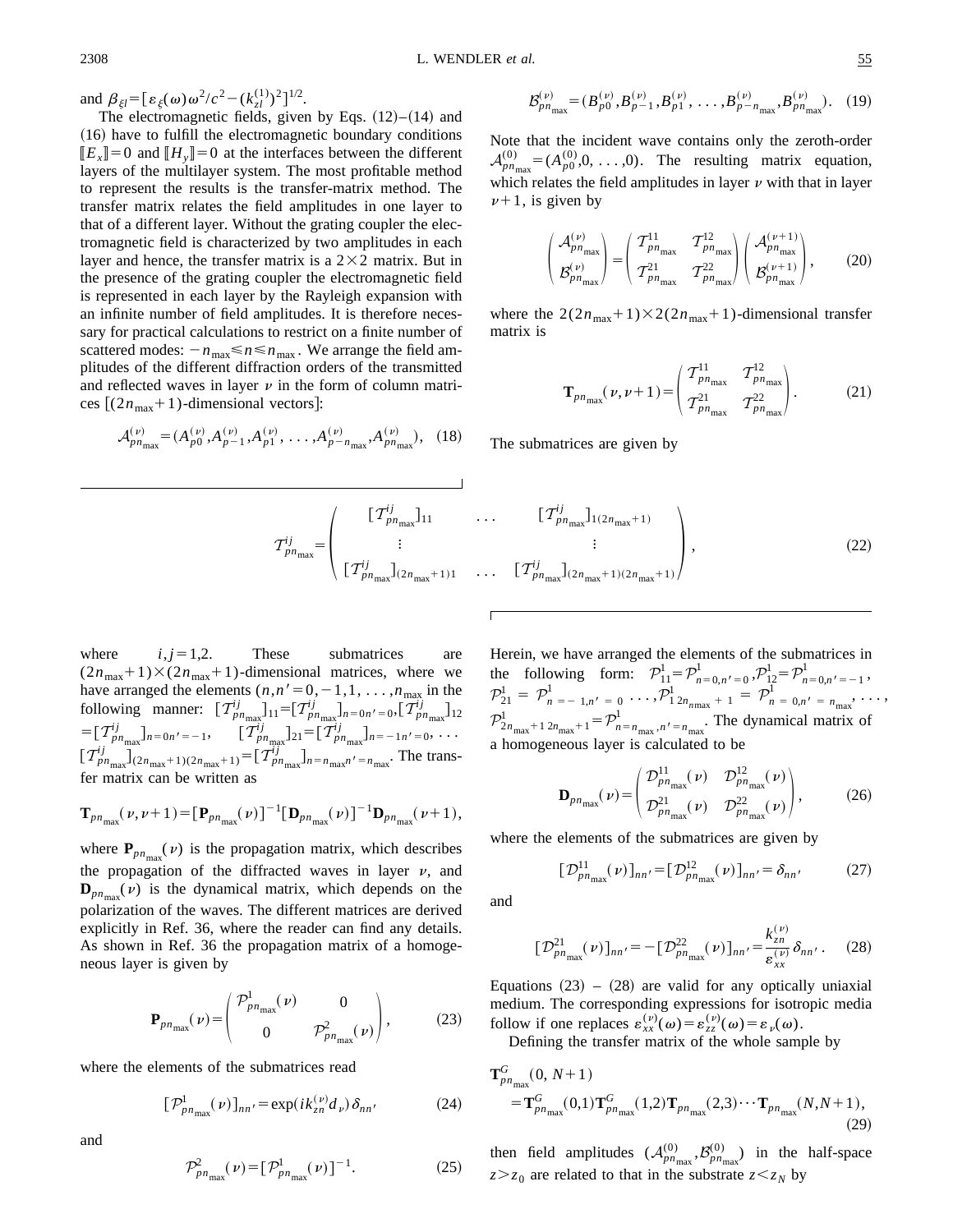$$
\begin{pmatrix} \mathcal{A}_{p n_{\max}}^{(0)} \\ \mathcal{B}_{p n_{\max}}^{(0)} \end{pmatrix} = \mathbf{T}_{p n_{\max}}^G(0, N+1) \begin{pmatrix} \mathcal{A}_{p n_{\max}}^{(N+1)} \\ \mathcal{B}_{p n_{\max}}^{(N+1)} \end{pmatrix} . \tag{30}
$$

Herein, the transfer matrices  $\mathbf{T}_{p n_{\text{max}}}^G(0,1)$  und  $\mathbf{T}_{p n_{\text{max}}}^G(1,2)$  result from the two interfaces of the grating with the homogeneous media. Further, the following is valid: The submatrices that result from the interface between two homogeneous media are diagonal, whereas those resulting from the interfaces between the grating and homogeneous media are nondiagonal. Also the last one can be represented in the forms  $\mathbf{T}_{p n_{\max}}^G(0,1) = [\mathbf{P}_{p n_{\max}}(0)]^{-1} [\mathbf{D}_{p n_{\max}}(0)]^{-1} \mathbf{D}_{p n_{\max}}^G(1)$  and  $\mathbf{T}_{p n_{\text{max}}}(1,2) = [\mathbf{P}_{p n_{\text{max}}}(1)]^{-1} [\mathbf{D}_{p n_{\text{max}}}(1)]^{-1} \mathbf{D}_{p n_{\text{max}}}(2).$  The matrices  $[\mathbf{P}_{p n_{\text{max}}}(0)]^{-1}$  and  $[\mathbf{D}_{p n_{\text{max}}}(0)]^{-1}$  are the inverse of the propagation matrix and of the dynamical matrix of the half-space  $z > z_0$  ( $\nu=0$ ) given by Eqs. (23) and (26), respectively, and  $\mathbf{D}_{p n_{\text{max}}}(2)$  is the dynamical matrix of layer  $\nu=2$ given by Eq.  $(26)$ . In the grating region the propagation matrix  $\mathbf{P}_{p n_{\text{max}}}^G(0)$  has the same form as given in Eqs. (23) –  $(25)$ . But the dynamical matrix in the grating region is different from that describing homogeneous layers. The dynamical matrix of the grating is given by

$$
\mathbf{D}_{p n_{\text{max}}}^{G}(\nu) = \begin{pmatrix} \mathcal{D}_{p n_{\text{max}}}^{G,11}(\nu) & \mathcal{D}_{p n_{\text{max}}}^{G,12}(\nu) \\ \mathcal{D}_{p n_{\text{max}}}^{G,21}(\nu) & \mathcal{D}_{p n_{\text{max}}}^{G,22}(\nu) \end{pmatrix},
$$
(31)

with

$$
\left[\mathcal{D}_{p n_{\text{max}}}^{G,11}(\nu)\right]_{ln} = \left[\mathcal{D}_{p n_{\text{max}}}^{G,12}(\nu)\right]_{ln} = \Gamma_{ln}^1\tag{32}
$$

and

$$
[\mathcal{D}_{p n_{\text{max}}}^{G,21}(\nu)]_{ln} = -[\mathcal{D}_{p n_{\text{max}}}^{G,22}(\nu)]_{ln} = \Gamma_{ln}^2 k_{zl}^{(\nu)}.
$$
 (33)

The different elements of these matrices are

$$
\Gamma_{ln}^{1} = \frac{1}{d} \int_{0}^{d} dx \exp(-ik_{xn}x) X_{+l}(x)
$$

$$
= i D_{al} \frac{\{1 - \exp[ia(\beta_{al} - k_{xn})]\}}{\beta_{al} - k_{xn}}
$$

$$
-iF_{al}\frac{\{1-\exp[-ia(\beta_{al}+k_{xn})]\}}{\beta_{al}+k_{xn}} +iD_{bl}\frac{\{1-\exp[ib(\beta_{bl}-k_{xn})]\}}{\exp(ik_{xn}a)(\beta_{bl}-k_{xn})}\n-iF_{bl}\frac{\{1-\exp[-ib(\beta_{bl}+k_{xn})]\}}{\exp(ik_{xn}a)(\beta_{bl}+k_{xn})},
$$
(34)

$$
\Gamma_{ln}^{2} = \frac{1}{d} \int_{0}^{d} dx \exp(-ik_{xn}x) \frac{X_{+l}(x)}{\varepsilon_{\xi}}
$$
  
\n
$$
= iD_{al} \frac{\{1 - \exp[ia(\beta_{al} - k_{xn})]\}}{\varepsilon_{a}(\beta_{al} - k_{xn})}\
$$
  
\n
$$
- iF_{al} \frac{\{1 - \exp[-ia(\beta_{al} + k_{xn})]\}}{\varepsilon_{a}(\beta_{al} + k_{xn})}\}
$$
  
\n
$$
+ iD_{bl} \frac{\{1 - \exp[i(b(\beta_{bl} - k_{xn})]\}}{\exp(ik_{xn}a)\varepsilon_{b}(\beta_{bl} - k_{xn})}\}
$$
  
\n
$$
- iF_{bl} \frac{\{1 - \exp[-ib(\beta_{bl} + k_{xn})]\}}{\exp(ik_{xn}a)\varepsilon_{b}(\beta_{bl} + k_{xn})}\}.
$$
 (35)

Herein, the matrix elements  $\Gamma_{ln}^1$  (*n*=0,-1,1, ..., *n*<sub>max</sub>,  $l=1,\ldots,2n_{\text{max}}+1$  are arranged in the form:  $\Gamma_{11}^1$  $=\Gamma^1_{l=1,n=0}$ ,  $\Gamma^1_{12} = \Gamma^1_{l=1,n=-1}$ ,  $\Gamma^1_{21} = \Gamma^1_{l=2,n=0}$  ...,  $\Gamma^1_{12n_{\text{max}}+1}$  $=\Gamma^1_{l=1,n=n_{\text{max}}},\ldots,\Gamma^1_{2n_{\text{max}}+12n_{\text{max}}+1},=\Gamma^1_{l=2n_{\text{max}}+1,n=n_{\text{max}}}$ 

In the absence of the grating the formalism presented here reduces to the well-known  $2\times2$  transfer-matrix method; i.e., each submatrix of the transfer matrix given in Eq.  $(20)$  becomes a single complex function or number and the field amplitudes, Eqs.  $(18)$  and  $(19)$ , reduce to only one (that of the zeroth order), respectively:

$$
\begin{pmatrix} A_{p0}^{(\nu)} \\ B_{p0}^{(\nu)} \end{pmatrix} = \mathbf{T}_{p0}(\nu, \nu+1) \begin{pmatrix} A_{p0}^{(\nu+1)} \\ B_{p0}^{(\nu+1)} \end{pmatrix} . \tag{36}
$$

with

$$
\mathbf{T}_{p0}(\nu,\nu+1) = \frac{1}{2} \begin{pmatrix} \left[1+\varepsilon_{xx}^{(\nu)}k_{x}^{(\nu+1)}/(\varepsilon_{xx}^{(\nu+1)}k_{z}^{(\nu)})\right] \exp(-ik_{x}^{(\nu)}d_{\nu}) & \left[1-\varepsilon_{xx}^{(\nu)}k_{z}^{(\nu+1)}/(\varepsilon_{xx}^{(\nu+1)}k_{z}^{(\nu)})\right] \exp(-ik_{z}^{(\nu)}d_{\nu}) \\ \left[1-\varepsilon_{xx}^{(\nu)}k_{z}^{(\nu+1)}/(\varepsilon_{xx}^{(\nu+1)}k_{z}^{(\nu)})\right] \exp(ik_{z}^{(\nu)}d_{\nu}) & \left[1+\varepsilon_{xx}^{(\nu)}k_{z}^{(\nu+1)}/(\varepsilon_{xx}^{(\nu+1)}k_{z}^{(\nu)})\right] \exp(ik_{z}^{(\nu)}d_{\nu}) \end{pmatrix} . \tag{37}
$$

For a multilayer system with a grating coupler, however, transmitted waves of the order  $n=0,\pm 1,\pm 2,\ldots,\pm n_{\max}$  occur. The quantity measured in the experiments is the timeaveraged power transmission coefficient, which is calculated to be

$$
T_{p} = \frac{1}{2\varepsilon_{sN+1}|A_{p0}^{(0)}|^{2}k_{z0}^{(0)}} \sum_{n,n'= -n_{\text{max}}}^{n_{\text{max}}} A_{pn}^{(N+1)*}A_{pn'}^{(N+1)} e^{i\phi_{nn'}(x,z)}
$$

$$
\times (k_{zn}^{(N+1)*} + k_{zn'}^{(N+1)}),
$$
(38)

where the asterisk symbol  $*$  means complex conjugate and

$$
\phi_{nn'}(x,z) = x(k_{xn'} - k_{xn}) + (z - z_N)(k_{zn}^{(N+1)*} - k_{zn'}^{(N+1)}).
$$
 (39)

The transmission coefficient depends on both *x* and *z* because the grating produces a diffraction pattern along the *x* direction. It is important to note that not all the orders of diffracted waves can propagate through the sample and from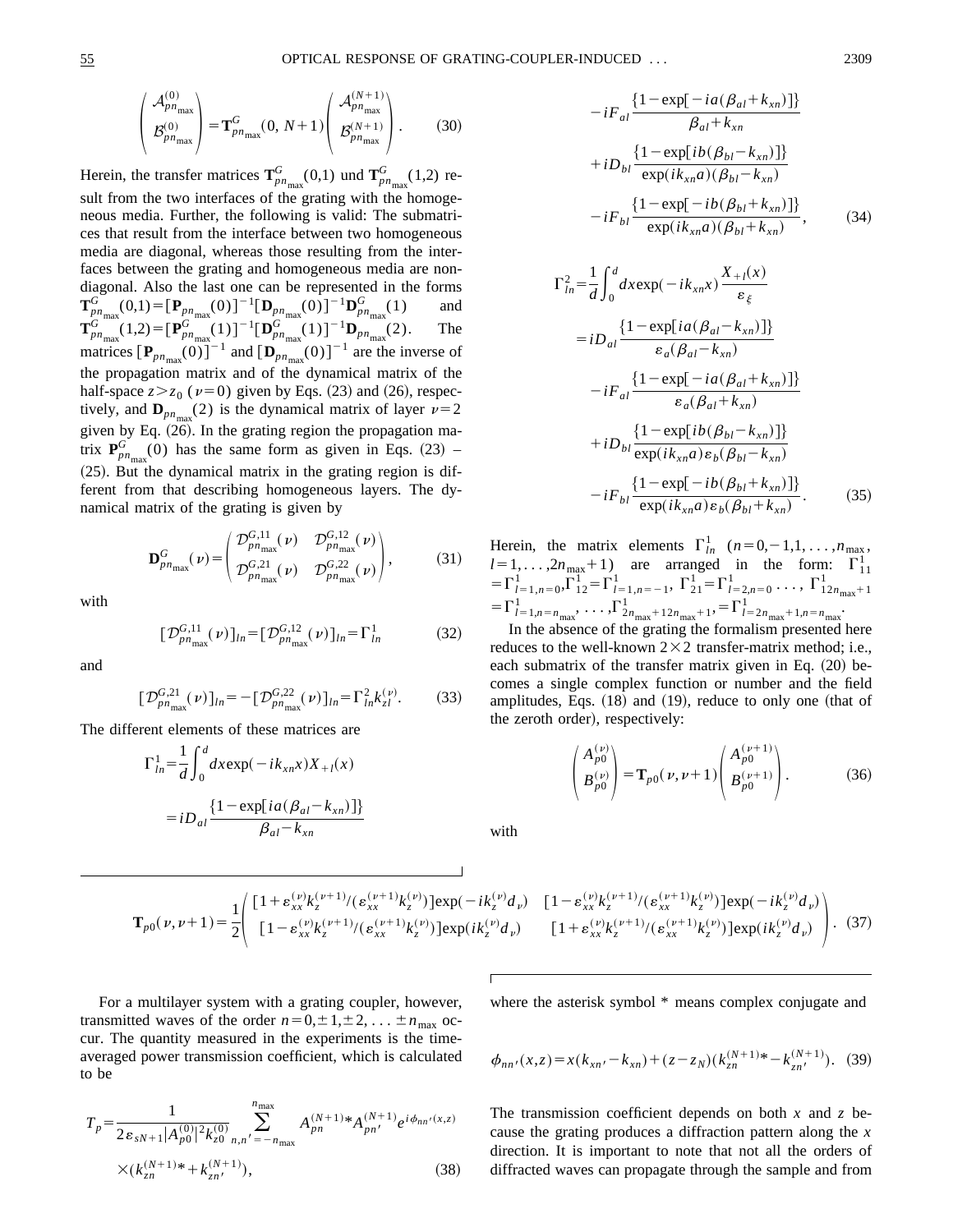the sample surface to the detector. Only those waves for which  $k_{zn}^{(0)}$  is real and positive, i.e., if  $\omega^2/c^2$  $\sum [(\omega/c)\sin\Theta_0 + (2\pi/d)n]^2$  are propagating waves above and below the sample. In the case that  $k_{zn}^{(0)}$  is pure imaginary, i.e., if  $\omega^2/c^2 < [(\omega/c)\sin\Theta_0 + (2\pi/d)n]^2$  the corresponding wave is an evanescent wave with the decay length  $L_n = (2 |Im k_{zn}^{(0)}|)$  and thus exists only in the near field of the grating. Because in the experiment the distance between the sample and the detector is usually much larger than the decay lengths of the evanescent waves, which cannot transport energy in the negative *z* direction if the medium below the sample is nonabsorbing, only the propagating waves are detected. But it is important that the evanescent waves couple with the collective excitations of the Q2DEG inside the PQW, which usually is in the near vicinity of the grating, leading to a resonant decrease of the reflected and transmitted radiation. Hence, the measured transmission coefficient contains, via the boundary conditions at the interfaces of the grating with the homogeneous layers, which couple the different diffracted orders, all information about the evanescent higher-order diffracted waves. In the typical situation only the zero-order diffracted wave is propagating in the surrounding. If in this case the influence of the evanescent waves below the sample on the transmission coefficient of Eq.  $(39)$  can be neglected then, the transmission coefficient reads

$$
T_p = \frac{|A_{p0}^{(N+1)}|^2 k_{z0}^{(N+1)}}{\varepsilon_{sN+1} |A_{p0}^{(0)}|^2 k_{z0}^{(0)}}.
$$
 (40)

With increasing period *d* of the grating it becomes possible that the first-order diffracted waves become propagating. In the vacuum above and below the sample this takes place at  $d = \lambda_0$ , where  $\lambda_0 = 2\pi/k^{(0)} = 2\pi c/\omega$  is the vacuum wavelength at the frequency of the ISR. If this becomes true the transmission spectrum as well as the reflection spectrum show the so-called Rayleigh anomaly.<sup>37,40–43</sup> It consists of a rapid variation in the amplitudes of the diffracted orders corresponding to the onset (evanescent  $\rightarrow$  propagating) or disappearance (propagating  $\rightarrow$  evanescent) of a particular diffracted order. This is true because with the appearance of a new order of diffracted wave a rearrangement of the field amplitudes of the other propagating diffracted waves is caused. The wavelength where this takes place is called Rayleigh wavelength  $\lambda_R$ . But in general, two types of anomalous effects, called Wood's anomalies, $44$  occur: (i) the above described Rayleigh wavelength type and (ii) the resonancetype anomaly. The second type of Wood's anomaly is connected with the excitation of a leaky surface wave propagating along the metallic grating.41,43,45

If  $2n_1+1$  waves are propagating below the sample (zero order plus forward and backward diffracted waves of higher order), valid if  $d \ge n_1 \lambda_0$ , it depends on the detector if the diffraction pattern or the spatial average is measured. Usually the last one is realized and then the transmission coefficient, which only includes the action of the propagating waves below the sample, reads

$$
T_p = \frac{1}{\varepsilon_{sN+1} |A_{p0}^{(0)}|^2 k_{z0}^{(0)}} \sum_{n=-n_1}^{n=n_1} |A_{pn}^{(N+1)}|^2 k_{zn}^{(N+1)}.
$$
 (41)

The experimental and theoretical investigations performed in this work are focused on the question about the coupling efficiency of the grating to excite the ISR of the Q2DEG synthesized in the PQW with one occupied subband for a given semiconductor heterostructure. It is known (for details see Ref. 36) that the coupling efficiency depends on the one hand on the grating parameters (period, height, markto-space ratio, material) but on the other hand on the properties of the multilayer system (distance between grating and Q2DEG and between the Q2DEG and the lower boundary of the sample, material, etc.). Here, we investigate in detail the coupling efficiency of FIR transmission in dependence on the grating period *d* and all the other parameters of the sample remain fixed.

# **IV. NUMERICAL RESULTS AND DISCUSSION**

The numerical calculations are done for the six-layer system depicted in Fig. 3 with the following material parameters: layer  $\nu=1$  is a Ag grating layer with  $\omega_{p_a}$  = 5.69×10<sup>15</sup> s<sup>-1</sup> and  $\gamma_a$  = 7.596×10<sup>13</sup> s<sup>-1</sup> of height  $d_1=h=50$  nm; layer  $\nu=2$  is a GaAs layer of thickness  $d_2=10$  nm and  $\varepsilon_{s2}=12.87$  and layer  $\nu=3$  is a Ga<sub>1-x</sub>Al<sub>x</sub>As ( $x=0.25$ ) layer with  $\varepsilon_{s3}=12.21$  and of thickness  $d_3=241$  nm; the fourth layer contains the PQW with the bare confining energy  $\hbar \Omega = 11$  meV, in which the Q2DEG is synthesized. For simplicity we assume for the background dielectric constant of this layer a homogeneous dielectric constant with the parameters of GaAs:  $\varepsilon_{s4}$ =12.87 and  $n_{2DEG}$ =2×10<sup>11</sup>cm<sup>-2</sup>,  $\tau_{\parallel}$ =1×10<sup>-11</sup> s,  $\tau_{\perp}$  = 1 × 10<sup>-12</sup> s, and  $d_4 = a_{2DEG}$  = 18.7 nm. Layer  $\nu$  = 5 is 224 nm thick and consists of  $Ga_{1-x}Al_xAs$  and the layer  $\nu$ =6 is a 500 nm-thick GaAs layer. In the numerical calculations the substrate (region  $\nu=7$ ) is filled with GaAs and it is assumed to be of infinite thickness, which is different from the experimental situation. In the experimental sample the substrate is wedged with a mean thickness of approximately 500  $\mu$ m. In both theory and experiment this is done to avoid the Fabry-Pe<sup>rot</sup> resonances in the substrate.

The numerically calculated relative transmission coefficient  $-\Delta T/T$  is plotted in Fig. 4 for different periods *d* of the grating and fixed mark-to-space ratio  $t=1$ . The wave vector transfer from the incident wave to the ISR is as follows, for  $d=4$   $\mu$ m:  $k_{x_1} = 1.57 \times 10^4$  cm<sup>-1</sup>,  $k_{x_2} = 3.14 \times 10^4$ cm<sup>-1</sup>, etc.;  $d=6$   $\mu$ m:  $k_{x_1} = 1.047 \times 10^4$  cm<sup>-1</sup>,  $k_{x_2} = 2.094$  $\times 10^4$  cm<sup>-1</sup>, etc.;  $d=10 \mu$ m:  $k_{x_1} = 6.238 \times 10^3$  cm<sup>-1</sup>,  $k_{x_2}$  $=1.256\times10^4$  cm<sup>-1</sup>, etc.;  $d=20$   $\mu$ m:  $k_{x_1} = 3.14\times10^3$ cm<sup>-1</sup>,  $k_{x_2}$ =6.28×10<sup>3</sup> cm<sup>-1</sup>, etc.; *d*=30  $\mu$ m:  $k_{x_1}$ =2.094  $\times 10^3$  cm<sup>-1</sup>,  $k_{x_2} = 4.188 \times 10^3$  cm<sup>-1</sup>, etc.; and for  $d=40$  $\mu$ m:  $k_{x_1}$  = 1.57 × 10<sup>3</sup> cm<sup>-1</sup>,  $k_{x_2}$  = 3.14 × 10<sup>3</sup> cm<sup>-1</sup>, etc. It becomes obvious from both experiment  $(Fig. 2)$  and theory  $(Fig. 4)$  that the efficiency to excite the ISR of a Q2DEG inside a given multilayered-quantum-well system increases with increasing period *d* of the grating coupler. This is true for the given parameters up to  $d=20$   $\mu$ m with excellent agreement between theory and experiment. It is seen that analogous to the experimental result, the theoretically calculated line shapes of the ISR peak show at smaller periods a Lorentzian form, which becomes more and more asymmetric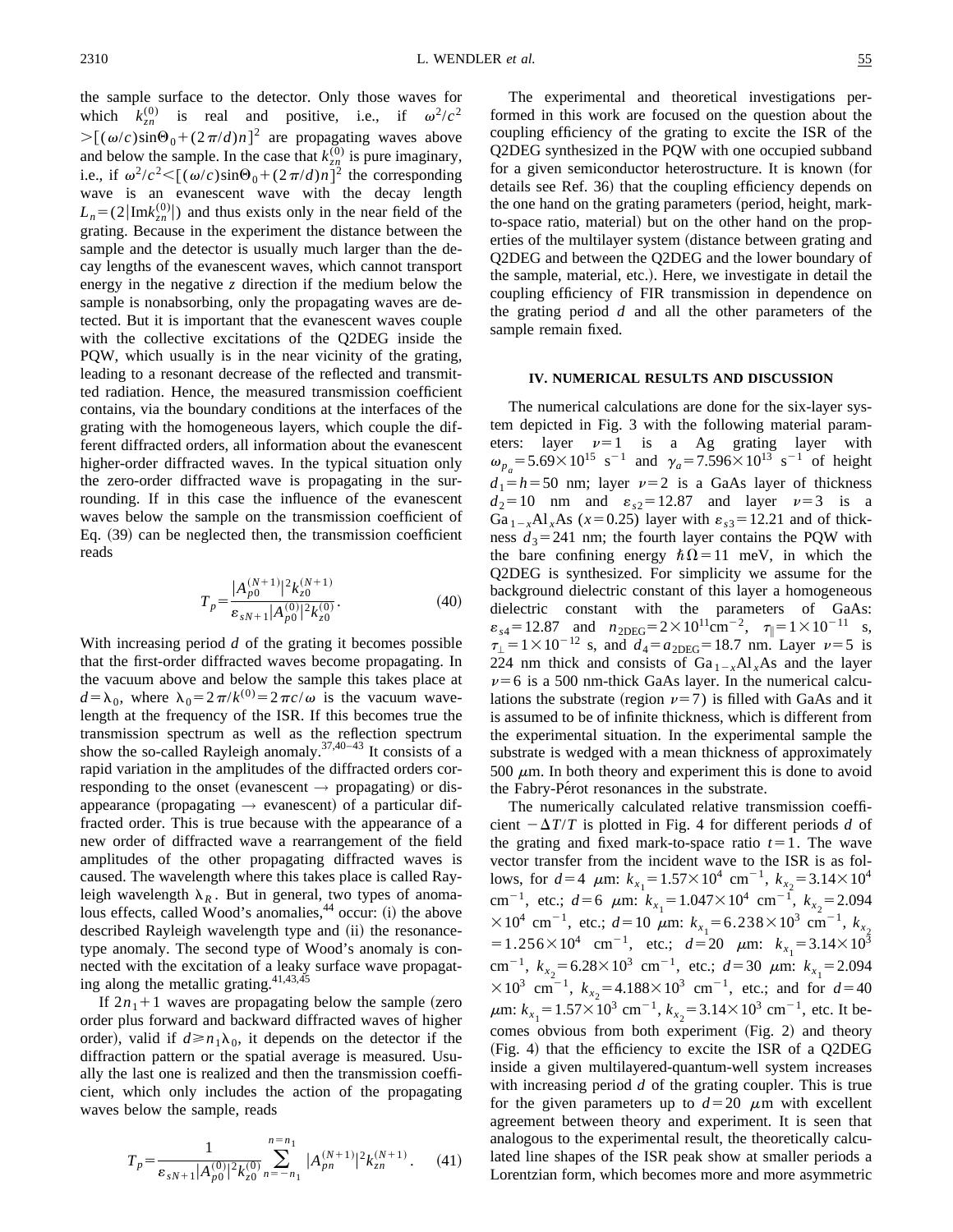

FIG. 4. Relative transmission coefficient  $-\Delta T/T$  of the multilayer system in the near vicinity of the ISR of the Q2DEG for different periods *d* of the grating assuming the region  $\nu=7$  to be filled by GaAs.

with increasing grating period. For  $d=20 \mu m$  we have the largest magnitude of the maximum in  $-\Delta T/T$ , but with an asymmetric shape. Increasing further the period transforms the maximum to a minimum that vanishes for  $d \rightarrow \infty$ . Please note that in the case of the asymmetric line shape  $T(n_{2DEG})$  *T*(0) is valid; i.e., more light is transmitted through the sample with the Q2DEG.

Because it is difficult to define something like the coupling efficiency for a strongly disturbed line shape, we choose the integrated relative transmission of the detected lines as a measure for it. The result is shown in Fig. 5, where we plot the integrated relative transmission of the resonant structures for the measured and calculated spectra as a function of the grating period. For  $d < \lambda_{sub}$  we observe a steady increase of the integrated signal with increasing period *d*. Beyond the vertical dashed line, which indicates the condition  $d = \lambda_{sub}$ , the integrated relative transmission decreases very rapidly. It should be noted, however, that our experimental setup only integrates over a finite solid angle given by the distance between the sample and the waveguide and by the waveguides aperture. This fact might be important especially for propagating higher-order waves as we point out below.

In the case considered here for  $d$ <17.5  $\mu$ m only the zeroth-order diffracted wave is a propagating wave in vacuum and in the GaAs substrate. But for a grating period vacuum and in the GaAs substrate. But for a grating period<br>of  $d=17.5 \mu$ m at  $\omega=3\times10^{13}s^{-1}$   $(\bar{\nu} \equiv \omega/(2\pi c))$  $=159.3$  cm<sup>-1</sup>) the first-order diffracted wave additionally becomes propagating in the GaAs substrate and for



FIG. 5. Integrated relative transmission of the spectra shown in Figs. 2 and 4. As long as the grating period *d* is smaller than the wavelength  $\lambda_{sub}$  of the light corresponding to the intersubband transition, the integrated relative transmission increases. For  $d > \lambda_{sub}$ the integrated relative transmission rapidly decreases.

 $d=62.83$   $\mu$ m this becomes also true in the region filled by vacuum. In the framework of the  $\varepsilon_s$  approximation the onset of the propagation of the first-order diffracted wave in the GaAs substrate, which is effectively formed by the regions  $\nu$ =6 and 7, is just at *d* =  $\lambda$ <sub>sub</sub>, where  $\lambda$ <sub>sub</sub>=2 $\pi$ *c*/( $\sqrt{\varepsilon_{s6}}\omega$ ) is the wavelength of the FIR light in the substrate at the frequency of the ISR. In this case it follows from  $k_{z_1}^{(6)} = 0$  that  $E_{x1}^{(6)} = 0$  and thus the electric field of this wave is polarized pure perpendicular to the interfaces in the substrate and in all the other layers filled with GaAs. The physical situation inside the PQW is very similar but becomes complicated due to the resonance structure of the complex dielectric tensor, which may vary strongly in the near vicinity of the frequency of the ISR. The onset of the propagation of the first-order diffracted wave in the substrate is seen in the calculated relative transmission coefficient. The calculated curves show for  $d=10 \mu m$ ,  $d=20 \mu m$  and  $d=30 \mu m$  the Rayleigh  $d = 10 \mu$ m,  $d = 20 \mu$ m and  $d = 30 \mu$ m the Rayleigh<br>anomaly at  $\omega = 5.3 \times 10^{13} \text{ s}^{-1}$   $(\bar{\nu} = 281.5 \text{ cm}^{-1})$ , anomaly at  $\omega = 5.3 \times 10^{15}$  s<sup>2</sup> ( $\nu = 281.5$  cm<sup>2</sup>),<br>  $\omega = 2.6 \times 10^{13}$  s<sup>2</sup> ( $\overline{\nu} = 138.1$  cm<sup>2</sup>) and  $\omega = 1.7 \times 10^{13}$  s<sup>2</sup>  $\omega$ =2.6×10<sup>co</sup> s<sup>2</sup> ( $\nu$ =138.1 cm<sup>2</sup>) and  $\omega$ =1.7×10<sup>co</sup> s<sup>2</sup><br>( $\overline{\nu}$ =90.3 cm<sup>-1</sup>), respectively. It becomes obvious from the theoretical and experimental  $-\Delta T/T$  curves that just under these conditions the transmission peaks begin to deform. For conditions below the onset of the Rayleigh anomaly one measures only the zeroth-order beam. But the peak in the relative transmission spectrum results from the evanescent higher-order beams which couple with the nonradiative intersubband plasmons. This situation is changed above the onset of the Rayleigh anomaly, where the first-order diffracted beam couples with the radiative ISR. Because the collective intersubband excitations are nearly dispersionless in the long-wavelength limit, the resulting ISR peak is a sum of the action of all diffracted beams with  $k_{x1}$ ,  $k_{x2}$ ,  $k_{x3}$ , .... Our detailed numerical analysis shows that for the infinitely thick GaAs substrate only the Rayleigh-wavelength-type anomaly is responsible for the deformation of the peak. The asymmetric line shape is thus caused by the superimposition of the ISR peak with the Rayleigh anomaly. For the chosen system the resonance-type anomaly is absent in the plotted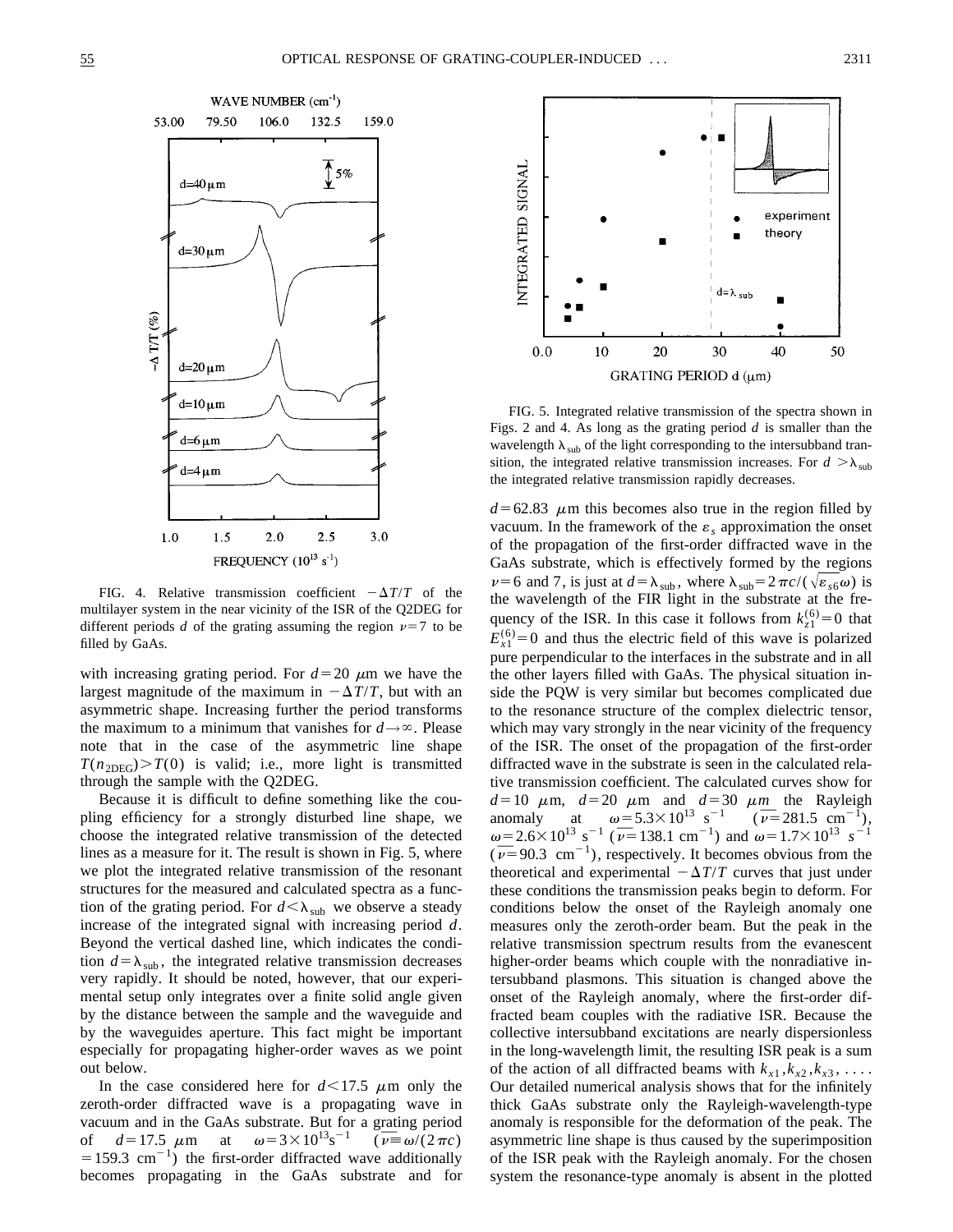

FIG. 6. Relative transmission coefficient  $-\Delta T/T$  of the multilayer system in the near vicinity of the ISR of the Q2DEG for different periods *d* of the grating of height *h*=10 nm, assuming the region  $\nu$ =7 to be filled by vacuum: (a)  $d_6=4\mu$ m and (b)  $d_6=500$  nm.

frequency range; i.e., the comparison of the transmission  $T(0)$  and  $T(n_{2DEG})$  gives no indication for the excitation of a leaky surface wave carried by the grating. It is noticeable that the diffracted peaks resulting from the excitation of the intrasubband plasmon  $\omega_p^{00}(q_{\parallel})$  at  $q_{\parallel} = k_{x1}, k_{x2}, k_{x3}, \ldots$  are always symmetrically shaped.

If one would calculate  $-\Delta T/T$  for a sample with GaAs substrate of *finite* thickness, at the above-mentioned frequencies the first-order diffracted wave becomes propagating in the GaAs layers of the sample and slightly below these frequencies in the Ga<sub>1-x</sub>Al<sub>x</sub>As layers. Possible anomalies in this case occurring in the optical spectra due the Rayleigh wavelength effect we call internal Rayleigh anomalies. However, in this frequency range the first-order diffracted wave is an evanescent wave in the vacuum below and above the sample. To answer the question whether these internal Rayleigh anomalies are the cause of the asymmetry in the experimentally detected line shape or not, we investigated the multilayer system of Fig. 3, but assumed the region  $\nu=7$  to be filled by vacuum. The relative transmission coefficient  $-\Delta T/T$  is plotted in Fig. 6 for two different thicknesses  $d_6$ , assuming here a height of the grating of  $h=10$  nm. It is seen in Fig. 6 (a) that for  $d_6=4 \mu m$  the Lorentzian shaped maximum, which appears for  $d=4$  nm, deforms with increasing grating period; quite similar to that shown in Fig. 4, it becomes asymmetrically shaped and for  $d=40$   $\mu$ m the maximum is transformed into a minimum. The spectra in Fig. 6(a), calculated for  $d=20$   $\mu$ m and  $d=30$   $\mu$ m, show that the internal Rayleigh anomalies are absent and thus they have no significant influence on  $-\Delta T/T$ . Here, the question arises about the mechanism that is responsible for the pronounced asymmetric profiles. In Fig.  $6(b)$  we plotted the corresponding relative transmission spectra for  $d_6$ =500 nm. It becomes obvious that in this case the best coupling efficiency is obtained for  $d=6\,\mu\text{m}$ . For larger grating periods the peak height decreases but with a nearly stable line shape. It should be noted that whereas the exponential function of the first-order diffracted wave, appearing in the propagation matrix of layer  $\nu=6$ , Eq. (24), is nearly one for small  $d_6$  in the plotted frequency range, it varies rapidly with the frequency for larger  $d_6$ . Such a rapid variation may cause Fabry-Pérot-like resonances of the first-order diffracted wave in the multilayer system. Further, we have calculated the total power absorption  $A_p(n_{2DEG}) = 1 - T_p(n_{2DEG})$  $-R_p(n_{2DEG})$  for the two configurations of Fig. 6 assuming a grating period of  $d=30$   $\mu$ m. From the comparison of  $A_p(n_{2DEG})$  and  $A_p(0)$  (see Fig. 7) it becomes obvious that the  $A_p(0)$  spectrum shows for  $d_6=4$   $\mu$ m a maximum, which we attribute to the excitation of a leaky surface wave in the Ag grating. This resonance superimposes the ISR resonance to give the asymmetric line shape of the peak. For the smaller layer thickness,  $d_6$ =500 nm, the resonance associated with the surface wave is absent in the plotted frequency range. Thus, we attribute the asymmetric line shape for the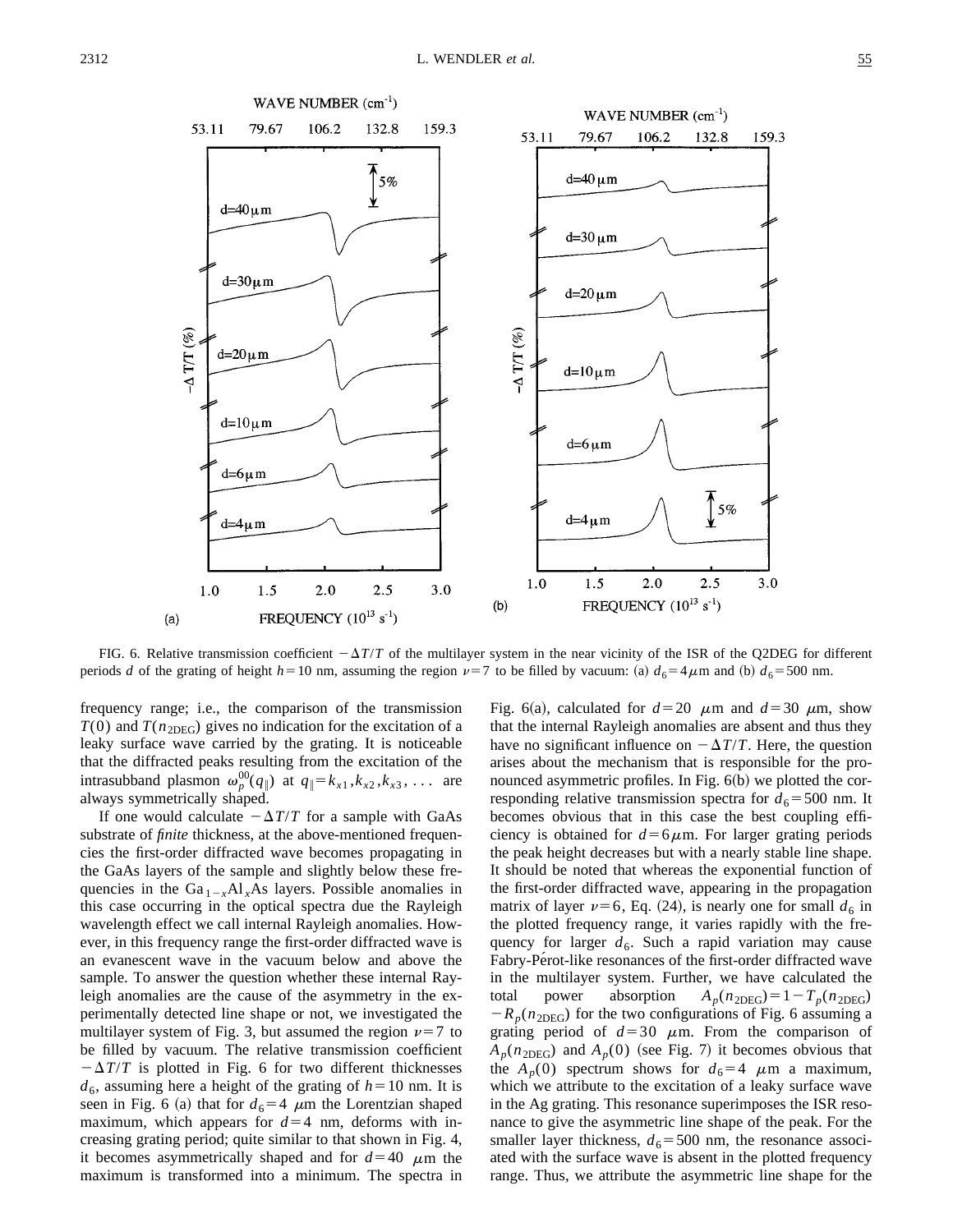

FIG. 7. Total absorption coefficient  $A(n_{2DEG})$  and  $A(0)$  for the multilayer system of Fig. 6: (a)  $d_6=4 \mu$ m and (b)  $d_6=500 \text{ nm}$ calculated for a grating period of  $d=30$   $\mu$ m.

finite width substrate due to the resonance-type Wood's anomaly. It should be noted that similar line shapes of the ISR resonance were observed in Ref. 20 for metal-oxidesemiconductor structures of silicon. In this paper the asymmetric line shape is assumed to be caused by the superimposition of the ISR with a non-depolarization-shifted ISR. Our rigorous grating-coupler theory, however, shows that the ISR is always accompanied by a depolarization shift that cannot be ''screened'' by the grating. Thus, it seems that also in this early experiment Wood's anomalies could be responsible for the asymmetric line shape.

## **V. SUMMARY**

In summary, we have measured and calculated the optical response of the ISR of a quasi-two-dimensional electron system in a PQW with different grating couplers on top of this structure. Using the transfer-matrix method of local optics and the modal-expansions method to calculate the influence of the lamellar grating on the electromagnetic fields, the calculated relative transmission describes very well the measured spectrum. It is shown that the coupling efficiency of the grating coupler to excite the ISR increases with increasing period of the grating up to a certain value where the absorption peak starts to deform from a Lorentzian shape to an asymmetric shape. This asymmetric line shape is caused by both types of Wood's anomalies, i.e., due to the propagating higher-order diffracted waves in the sample beyond the threshold of the Rayleigh anomaly and due the resonance-type anomaly (excitation of a leaky surface wave in the grating region). In this case one excites both radiative and nonradiative collective intersubband excitations.

## **ACKNOWLEDGMENTS**

We gratefully acknowledge many fruitful discussions with J. P. Kotthaus. This work has been financially supported in part by the Deutsche Forschungsgemeinschaft (Project No. We 1532/3-2) and the PHANTOMS network, in part by the Air Force Office of Scientific Research under Grant No. AFOSR-91-0214, by the NSF Science and Technology Center for Quantized Electronic Structures (QUEST) DMR-91-20007, by the NSF DMR-90-02291, and the ONR N000-14- 92-J1452. The München-Santa Barbara cooperation has been supported by a joint NSF-European grant (EC-US 015:9826).

- <sup>1</sup>For an excellent review on the electronic properties of quasi-twodimensional electron systems, see, e.g., T. Ando, A. B. Fowler, and F. Stern, Rev. Mod. Phys. 54, 437 (1982).
- ${}^{2}$ K.W. Goosen and S.A. Lyon, Appl. Phys. Lett. **47**, 1257 (1985).
- <sup>3</sup>M. Helm, E. Colas, P. England, F. DeRosa, and S.J. Allen, Jr., Appl. Phys. Lett. 53, 1714 (1988).
- 4B. F. Levine, C.G. Bethea, G. Hasnain, U. Walker, and R.J. Malik, Appl. Phys. Lett. **53**, 296 (1988).
- 5D. Heitmann in *Festko¨rperprobleme*: *Advances in Solid State Physics* (Vieweg, Braunschweig, 1985), Vol. 25, p. 429.
- <sup>6</sup>L. Wendler and E. Kändler, Phys. Status Solidi B 177, 9 (1993).
- ${}^{7}$ L. Wendler and T. Kraft (unpublished).
- <sup>8</sup>F. Stern, Phys. Rev. Lett. 33, 960 (1974).
- 9S.J. Allen, Jr., D.C. Tsui, and R.A. Logan, Phys. Rev. Lett. **38**, 980 (1977).
- 10T.N. Theis, J.P. Kotthaus, and P.J. Stiles, Solid State Commun. **24**, 273 (1977).
- 11E. Batke, D. Heitmann, and C.W. Tu, Phys. Rev. B **34**, 6951  $(1982).$
- 12B.D. McCombe, R.T. Holm, and D.E. Schafer, Solid State Commun. 32, 603 (1979).
- 13M. Nakayama, H. Duwahara, H. Kato, and K. Kubota, Appl. Phys. Lett. 51, 1741 (1987).
- <sup>14</sup> J. Y. Andersson and G. Landren, J. Appl. Phys. **64**, 4123 (1988).
- <sup>15</sup>Lian Zheng, W.L. Schaich, and A.H. MacDonald, Phys. Rev. B **41**, 8493 (1990).
- <sup>16</sup>Lian Zheng and W.L. Schaich, Phys. Rev. B **43**, 4515 (1991).
- <sup>17</sup>Dongzi Liu and S. Das Sarma, Phys. Rev. B 44, 9122 (1991).
- $^{18}$  C.D. Ager and H.P. Hughes, Phys. Rev. B 44, 13 452 (1991).